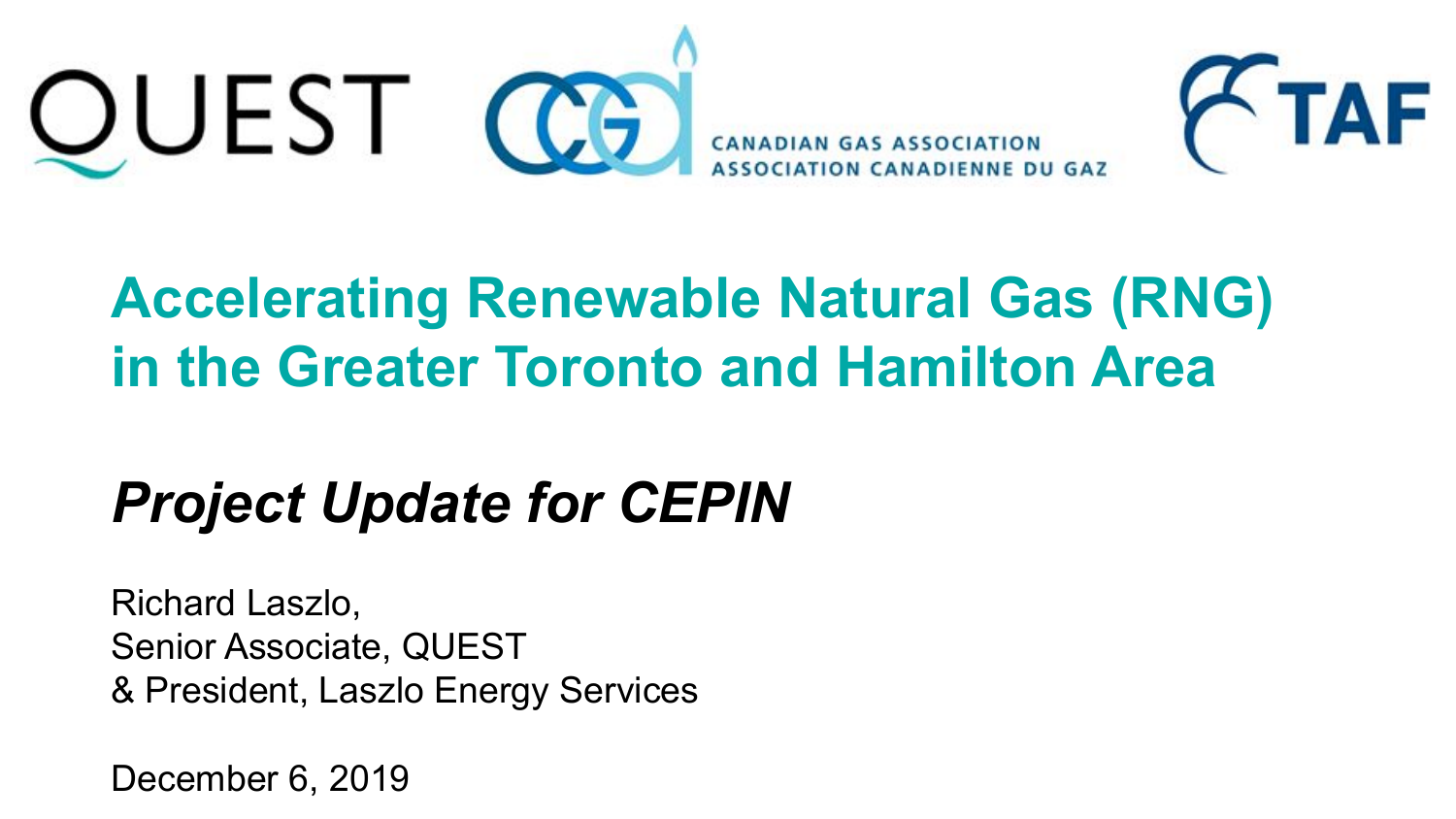# Accelerating RNG in the GTHA - Project Overview

### **Objective**

Improve the capacity of RNG project proponents to identify and mitigate project implementation risks

#### **Outcomes**

- Provide proponents with multi-sectoral knowledge-sharing opportunities (interviews and workshops)
- Create an applied resource: The RNG Handbook (Q1 2020)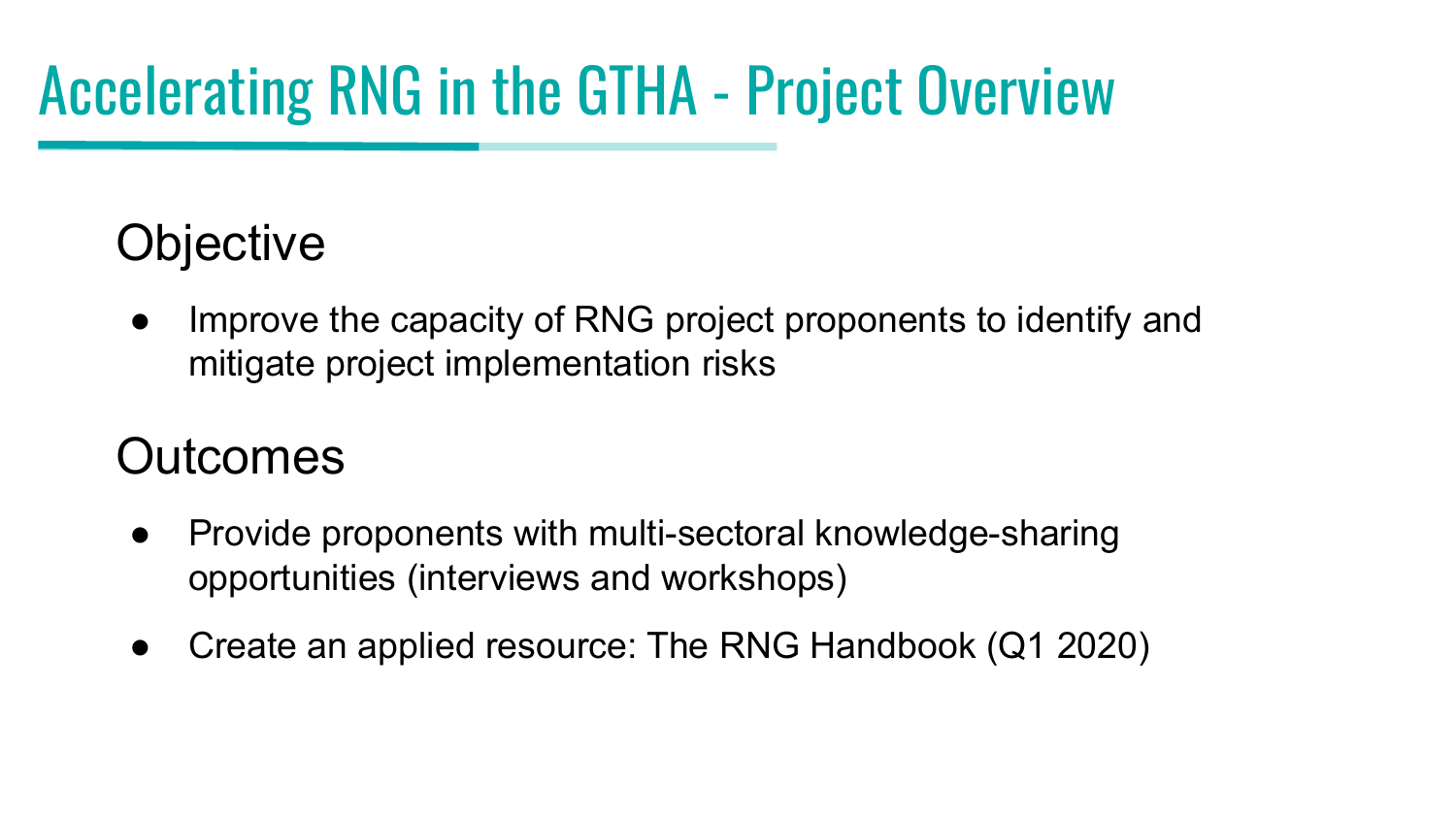# A City's Perspective on RNG

- Solid Waste Management Services has access to a renewable source of energy
- Biogas and landfill gas to renewable natural gas can produce significant environmental, social and economic benefits
- The Disco Road Organics Processing Facility can produce approximately 4 million cubic meters of renewable natural gas annually
- Renewable natural gas projects can lead to alternative sources of revenue for the Solid Waste Management Services Division
- Renewable natural gas projects can potentially benefit the City as a whole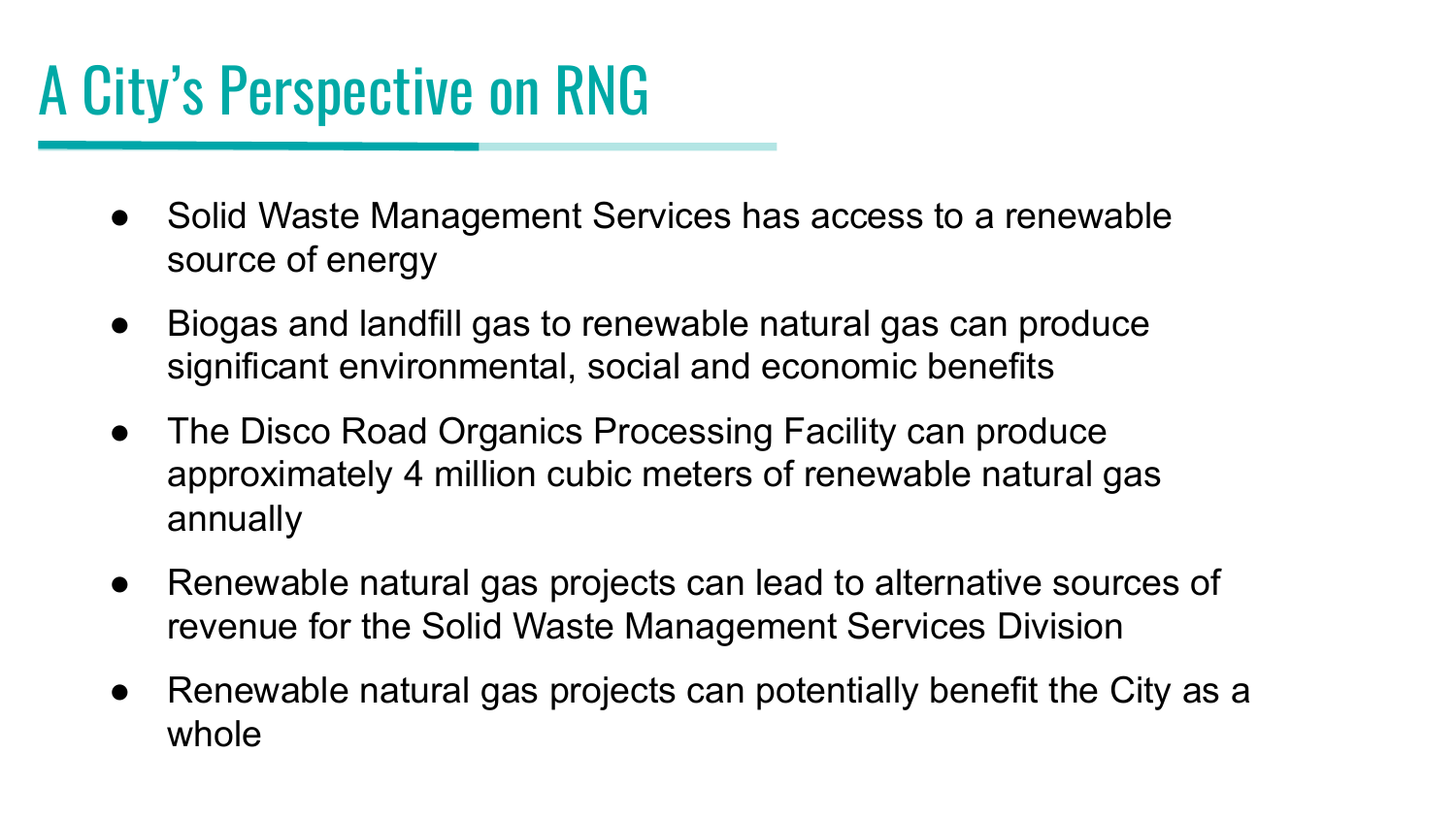## Closed Loop: Waste management -> GHG reductions

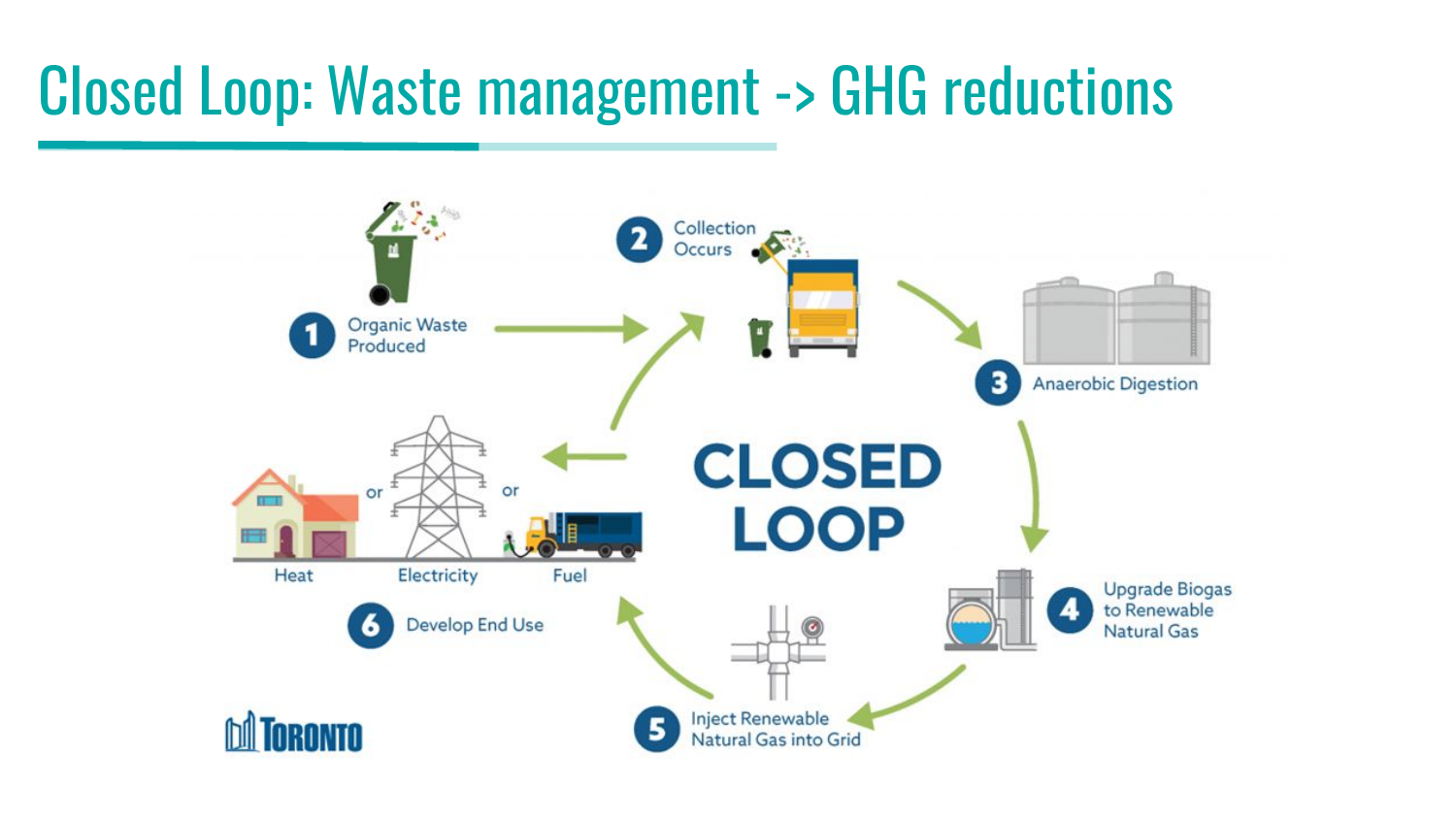# A Gas Utility's Perspective

Enbridge is working with producers of biogas from organic waste. including the City of Toronto, for a variety of uses – from fueling vehicles and heating buildings to helping upgrade biogas and injecting RNG into the distribution system



Substituting only 6% of traditional natural gas with RNG represents approximately 5 TWh/yr equivalent to 40% of the annual generation yield of the Pickering Nuclear Generating Station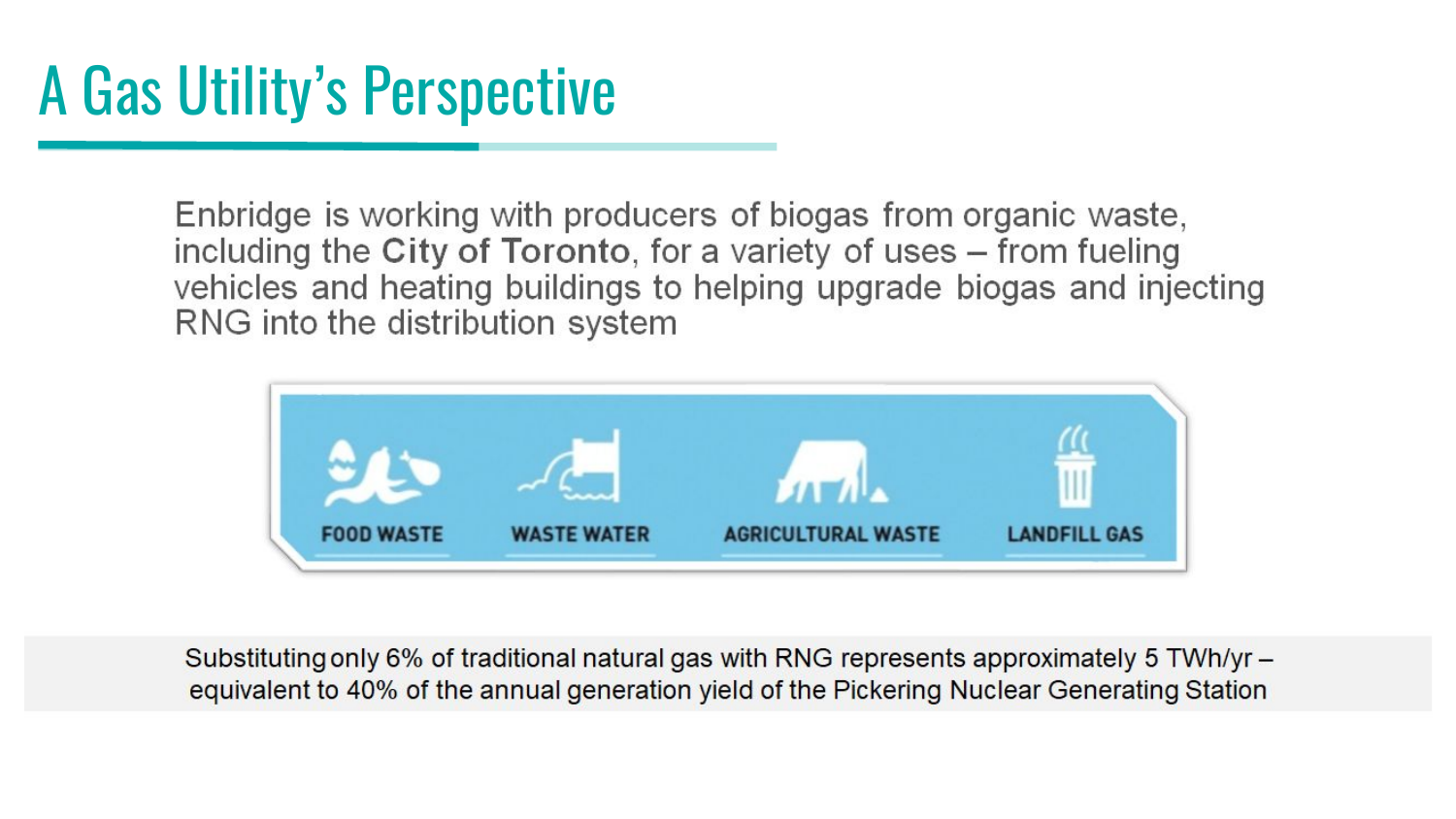# Pipelines in a Lower Emissions Future

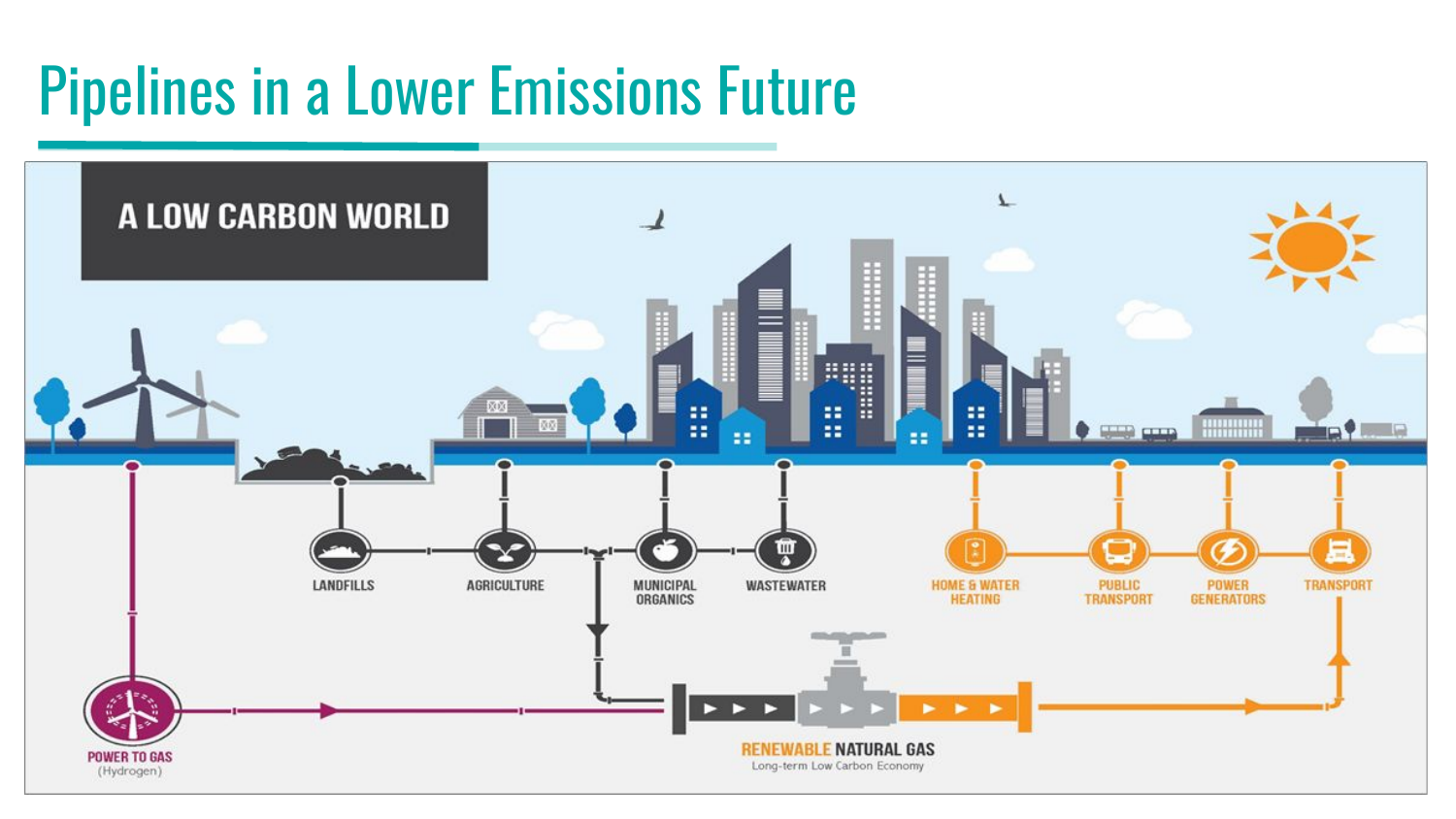# The RNG Handbook - Core Contents

- **RNG basics**
- Evolving policy landscape for RNG
- RNG project case studies and lessons learned
- **Risk Assessment Checklist**
- Risk Mitigation Strategies
- Tools and Resources to help municipalities develop a value proposition for RNG projects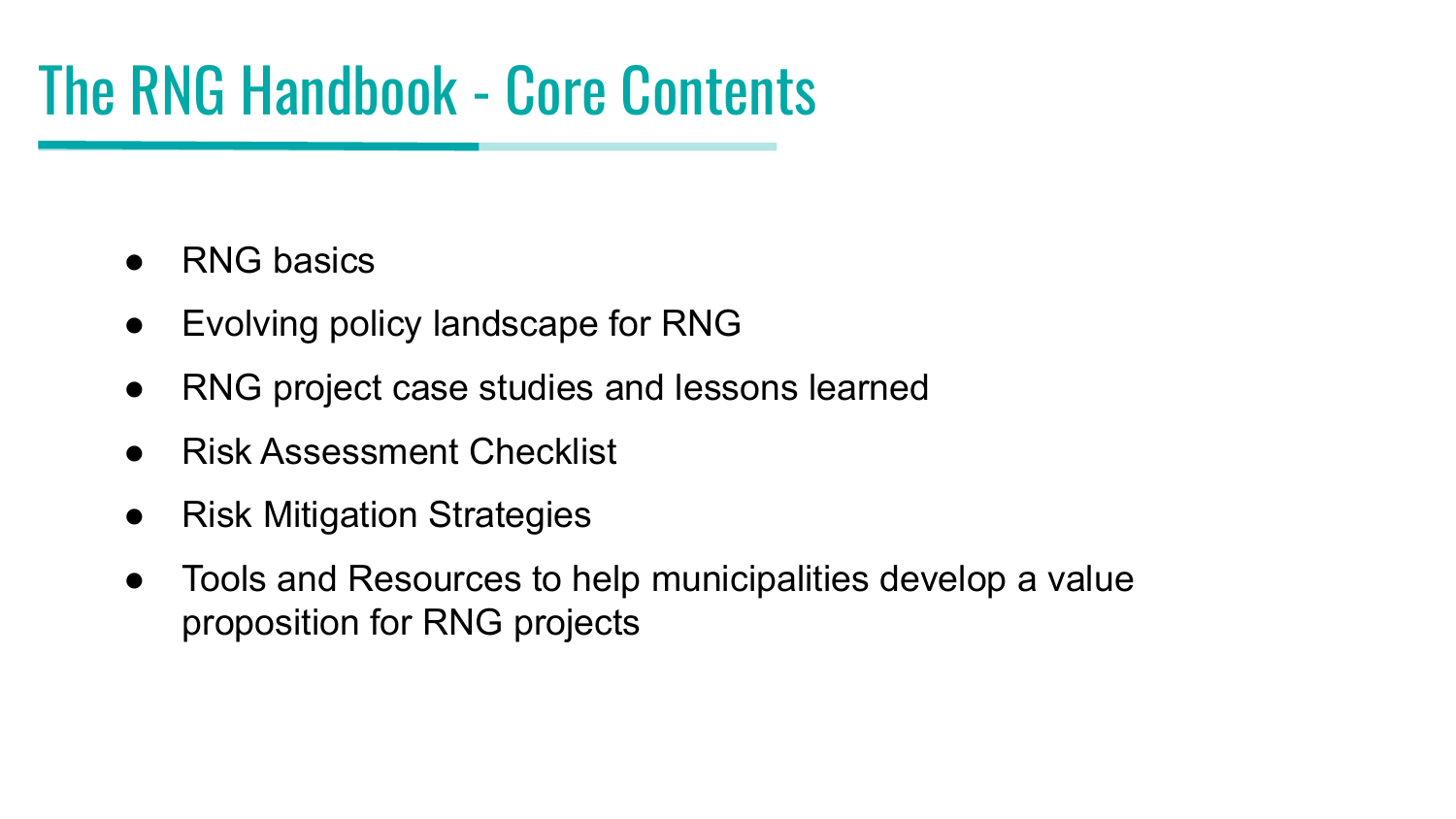# Key Questions for Discussion

- Is there any content that is missing or you would like to see more of in the handbook?
- Are there any sections that you feel are unnecessary or should be kept to a minimum?
- Does the handbook provide the right balance between providing background/context and useful information regarding RNG project development?
- How does the risk assessment and mitigation table line up with your understanding and experience of real projects?
- What resources or outside projects should we pay attention to?